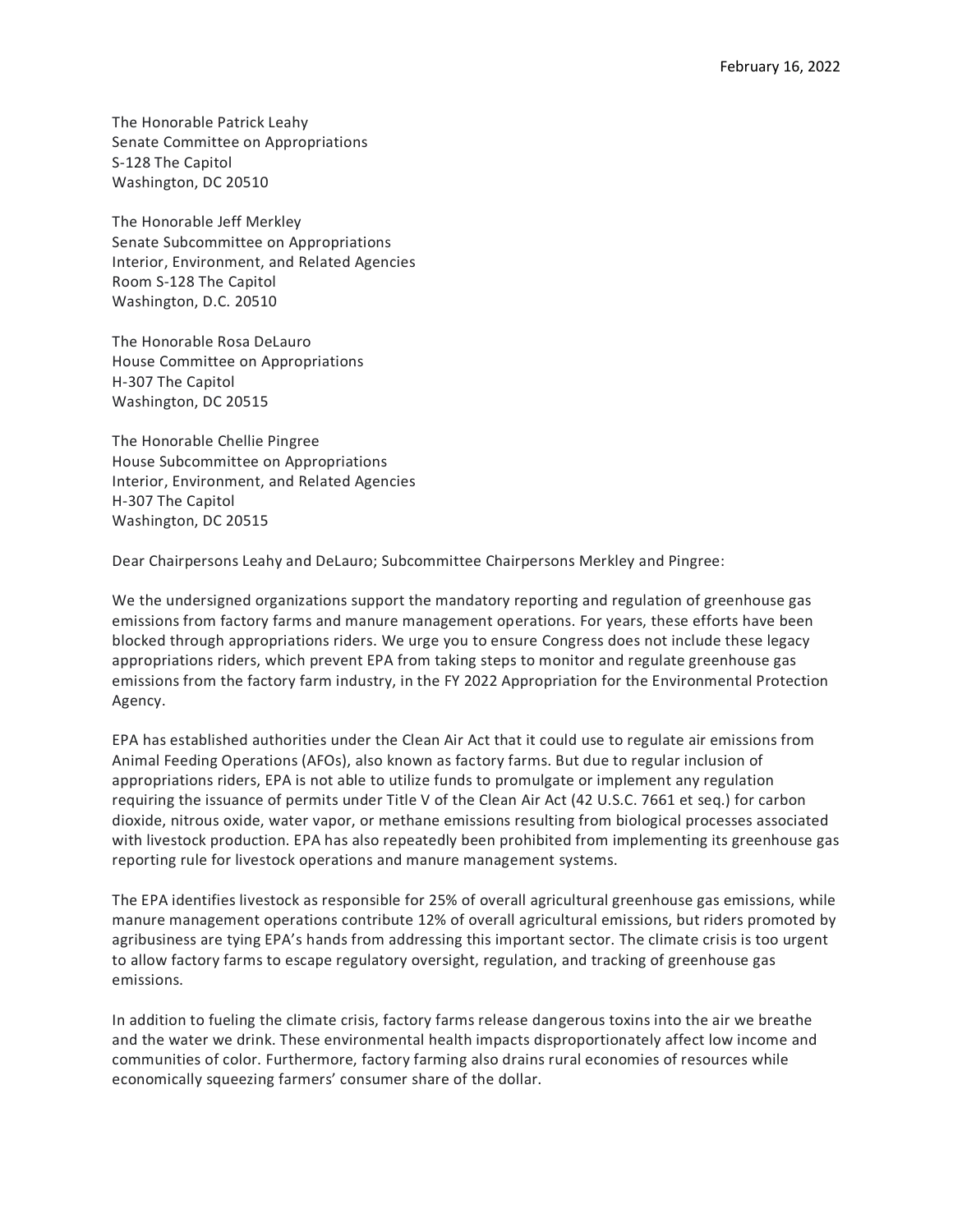We can no longer allow the dangerous and destructive factory farming industry to pollute our air with planet-warming greenhouse gases, entirely unchecked by the EPA. As leaders of the Appropriations Committees, please do all within your power to ensure EPA has the resources to hold this industry accountable for its emissions.

Signed,

## **Leading Organizations:**

Campaign for Family Farms and the Environment Food & Water Watch Friends of the Earth Indigenous Environmental Network Institute for Agriculture and Trade Policy National Family Farm Coalition

## **National Organizations:**

American Society for the Prevention of Cruelty to Animals (ASPCA) Animal Legal Defense Fund Campaign for Family Farms and the Environment Center for Biological Diversity DC Greens **Earthjustice** Environment America Environmental Working Group Factory Farming Awareness Coalition Fair World Project Family Farm Defenders Farm Forward Food & Water Watch Food Animal Concerns Trust Friends of the Earth Grassroots Global Justice Alliance Gulf Coast Center for Law & Policy Hispanic Access Foundation Humane Society International Humane Society Legislative Fund Humane Society of the United States Humane Society Veterinary Medical Association Indigenous Environmental Network Institute for Agriculture and Trade Policy International Marine Mammal Project of Earth Island Institute Kitchen Sync Strategies National Family Farm Coalition National Farm Worker Ministry Organic Farming Research Foundation Our Climate Pesticide Action Network Public Justice Real Food Media Sierra Club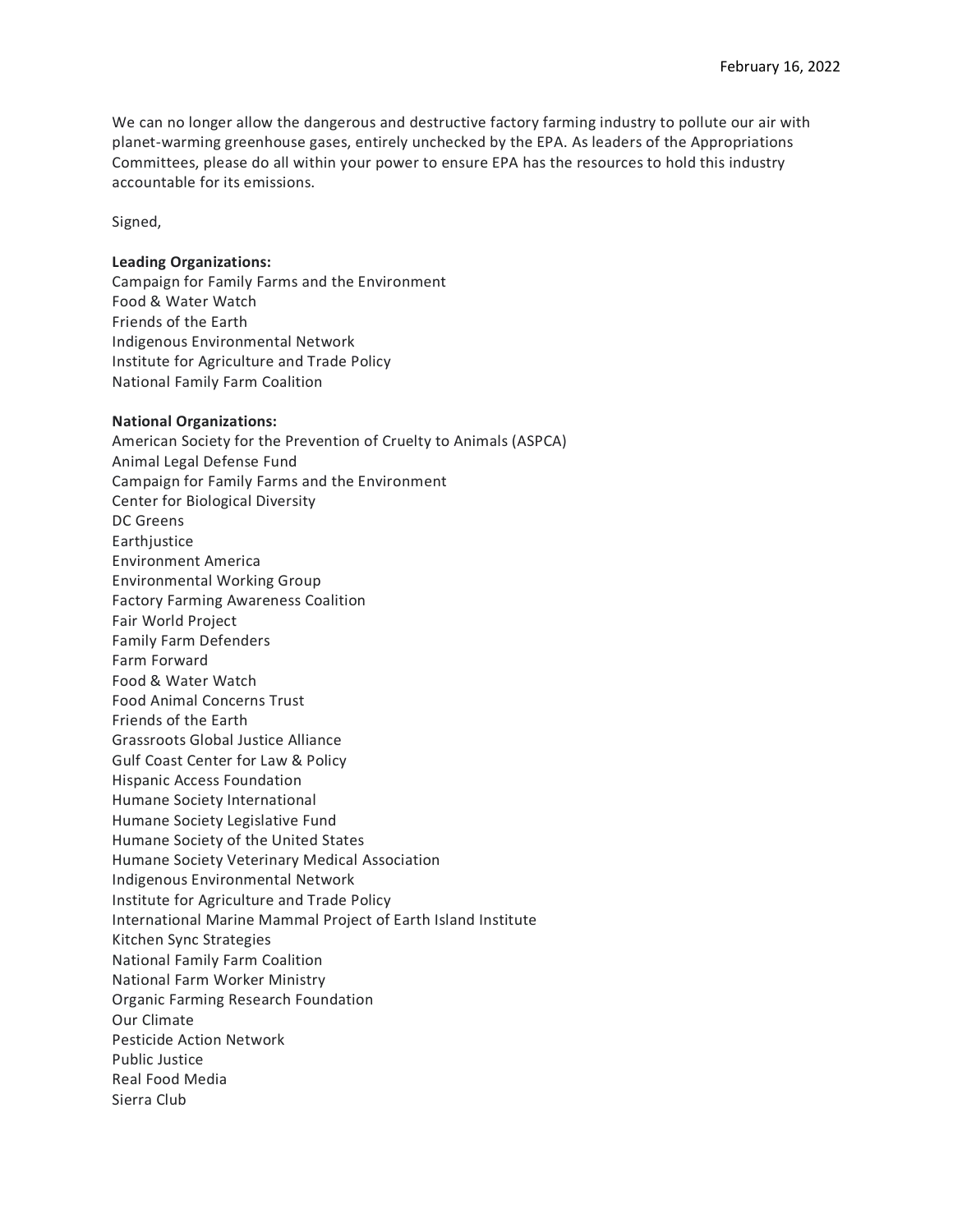Socially Responsible Agriculture Project Stand.earth Youth Climate Save Zero Hour

## **State and Local Organizations:**

350 Eugene 350 Hawaii 350 Seattle 350 Triangle Acterra: Action for a Healthy Planet Advancing Collective Equity All together Now PA Animals Are Sentient Beings, Inc. Applecroft Assateague Coastal Trust Balanced Buffalo River Watershed Alliance CISA` Clean Water for North Carolina Climate Land Leaders Climate Reality Project, Silicon Valley Compassion in World Farming Dakota Rural Action Des Moines County Farmers and Neighbors for Optimal Health Earth Action, Inc. Encompass Extinction Rebellion San Francisco Bay Area Farmworker Association of Florida Friends For Environmental Justice Friends of Family Farmers Green State Solutions Grow For Food Hawaiʻi Alliance for Progressive Action (HAPA) Health Care Without Harm Hudson Varick Resources Iowa Citizens for Community Improvement Jefferson County Farmers & Neighbors, Inc. JSA Sustainable Wealth Management Lean and Green Kids Linn County Farmers and Neighbors Locust Point Community Garden Long Beach Alliance for Clean Energy March of Silence NYC Milwaukee Riverkeeper Missouri Coalition for the Environment MountainTrue Northeast Organic Farming Association of New York (NOFA-NY) NYCLASS (New Yorkers for Clean, Livable, and Safe Streets) Planetary CARE